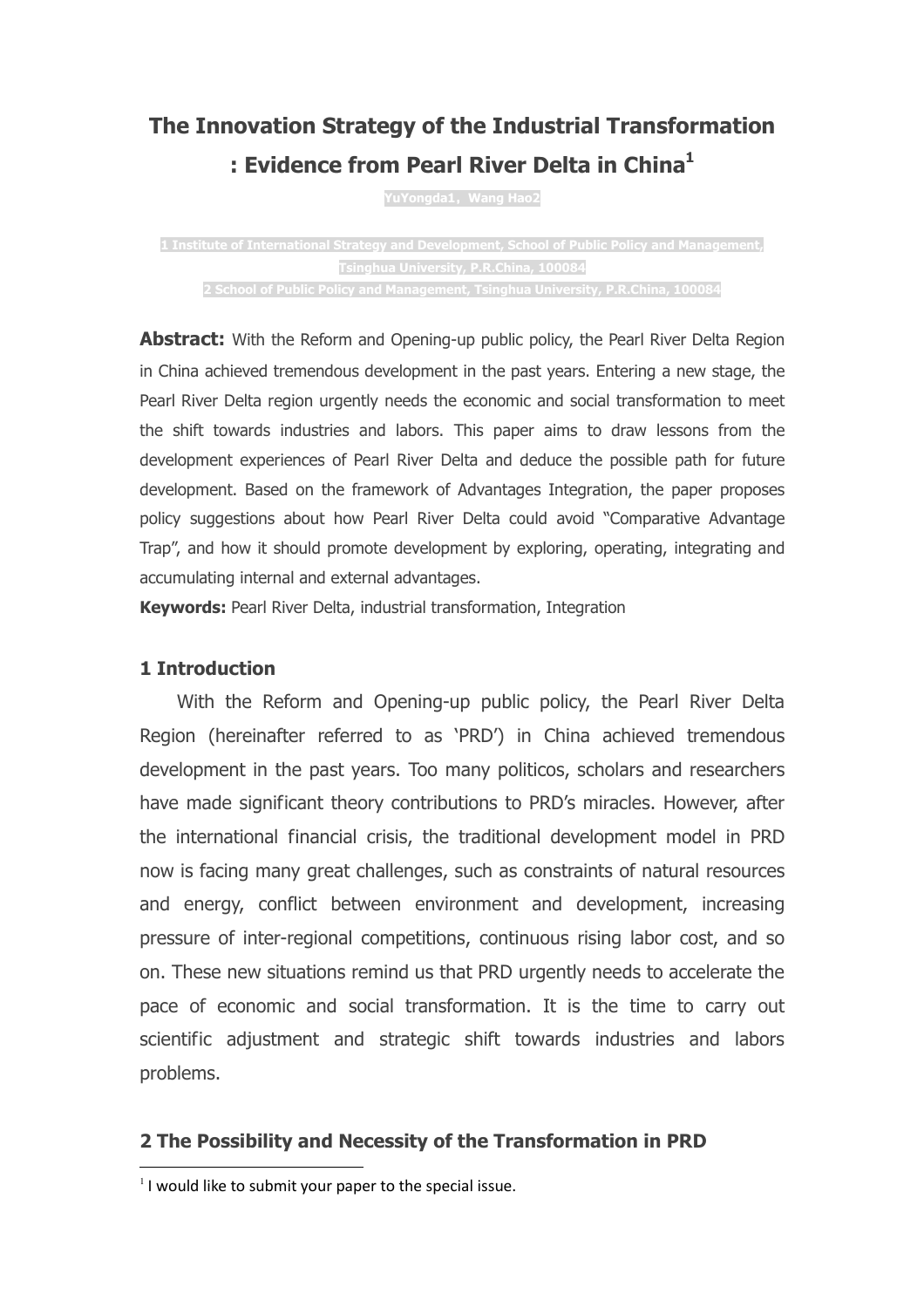The traditional development of PRD mainly depends on "China Price "which processing and compensation trade in global market. We can clearly see PRD's growth shows extensive economic growth pattern. The core of this development model is emphasizing the heavy using of nature endowments and comparative advantages. Frankly speaking, It is a rational choice for promoting economic growth when the PRD is in an early stage of development and internationalization and the PRD economy is still not strong enough (See figure 1).

#### Figure.1 insert here

When different national markets with different rules for the internalization of external costs merge into a single market, then the different rules of cost accounting present a big problem. Globalization has various aspects which affect the world in several different ways.Because the core of comparative advantage strategy is that advanced player exerts high-end advantages and relatively backward player exerts low-end advantages, the result will be larger gap between them. Over on comparative advantage strategy bring lots of problem to China, for instance, environment destruction, over exploitation of natural resources, backward industrial structure, and other social problems. The comparative advantage strategy will not lead PRD to achieve the economic targets of "Intermediate Developed".

As these worldwide structures grew more quickly than any transnational regulatory regime, the instability of the global financial infrastructure dramatically increased, as evidenced by the Financial crisis of 2007– 2010.Thus,the comparative advantages in PRD mainly derive from lower costs in labor, management, environmental, natural resources and land. Now,this model is facing great challenges and tremendous impacts.

From the internal environment aspect, comparative advantage strategy brings PRD a series of problems. The strategy caused low speed transformation of labor-intensive industries. 2008, Guangdong's population approximates 1 billion, and there were nearly 3,000 million floating population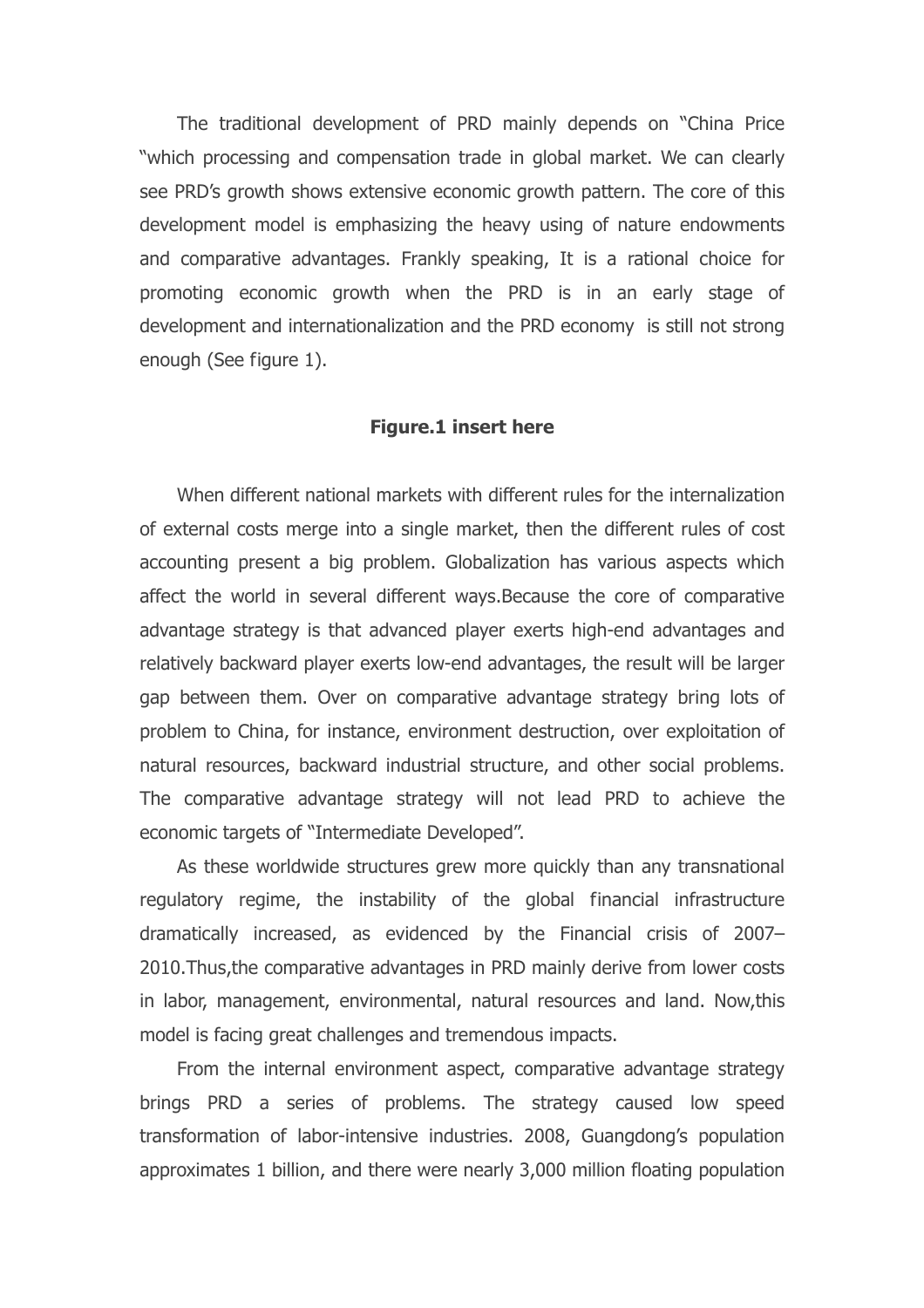live in less than 20 million square kilometers (see Figure 2). Since less than 2% of the total land area carries the more than 7% of population, the huge population not only dilutes the development achievement, but also brought many social problems: Education, employment, social security, medical care, housing in Guangdong has became more and more difficult to solve in face of huge population migration.

#### Figure 2 insert here

Nowadays, lots of fundamental factors supporting economic high growth of PRD have changed, some of which are not existed, other of which are changing to the new forms. Accordingly, the growth model simply based on the comparative advantage is facing great transformation pressure.

First, Labor cost and land cost are continue rising. Affected by the New Labor Law, the skilled labor wages are rapidly improving, traditional durable migrant worker source is shrinking.

Second, PRD is suffering the shortage of land resources. Per capita of land resources in PRD is only equivalent to 1/3 of that of national average, far less than the United Nations' accepted alarm level. Consequently, the land price of bidding is rising and weakens the low-cost comparative advantage, which will further bring severe industrial restructuring, and overall growth rate will be slower.

Third, energy and other important resources become significant constraints. The extensive form of growth displays as lags in transformation of natural resources oriented and environment unfriendly enterprises. These enterprises often focus on high inputs and high investment, consuming huge energy, lacking of industrial pollution treatment, and having high external effects. As a result, the resources and environment of Guangdong province and PRD are not able to be sustainable to support these enterprises. (see figure 3). The water quality and air quality of Guangdong is not in satisfaction and still deteriorating. Therefore, it is urgent to restructure the industry to improve the living environment, and establish the sustainable economic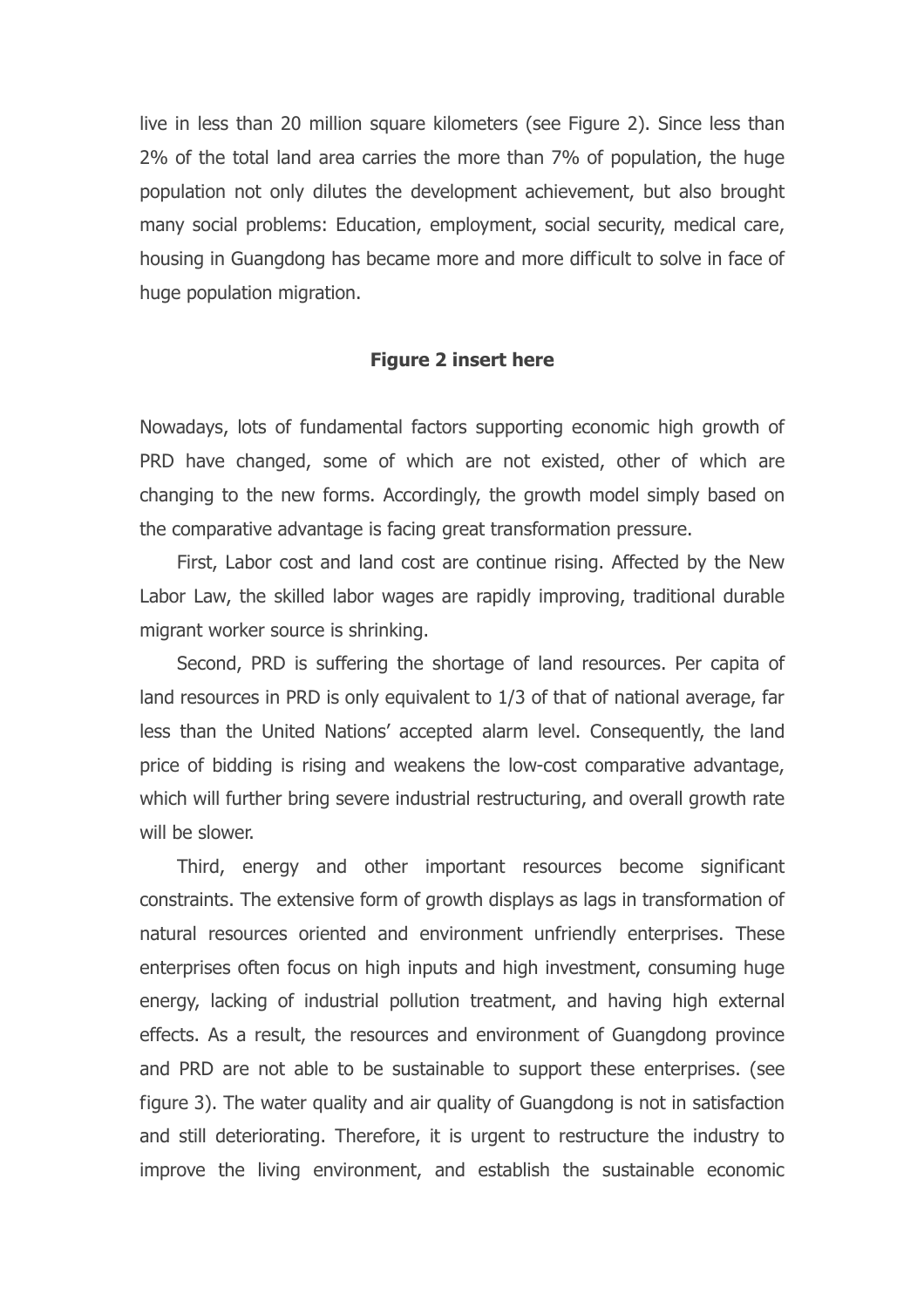growth model comply with the resources constraints.

# Figure 3 insert here

Fourth, the new economic growth points are rare in Guangdong province. Heave demands for housing and vehicle have been released these years, burst of economic growth triggered by which is difficult to continue. By nearly 20 years of the housing reform, people's living demand is met in a large extent. Promoted by stimulating domestic automobile industry policy, many cars have been consumed these years and demand for car consumption now has trend of reduction.

From external environment aspect, Guangdong province is important beneficiaries of economic globalization. Two international industrial transfers caused by globalization made Guangdong province become a major acceptance place which helped Guangdong achieve high economic growth. However, in the past 30 years, Guangdong was mainly passively drawn into globalization and mainly undertook low-end production in the international industrial chain. (See figure 4). First, The comparative advantage Guangdong exerted was still relatively low, relying on the labor cost advantage, one important root of which is low RMB exchange rate. In the short-term, this advantage could be effective in promoting economic growth and improve industrial efficiency. However, in the long-term, on one hand, Guangdong province might be subject to 'technology lock' of foreign capital; on the other hand, the capability of facing external risk and fluctuations will be reduced, which will impose adverse effect on the long-term benefit. Second, comparative advantage strategy cannot realize innovative economic growth, and the gap between PRD and regions in developed countries will be larger.

Therefore, growth strategy must be changed and Advantages integration Strategy should be considered to apply.

# Figure 4 insert here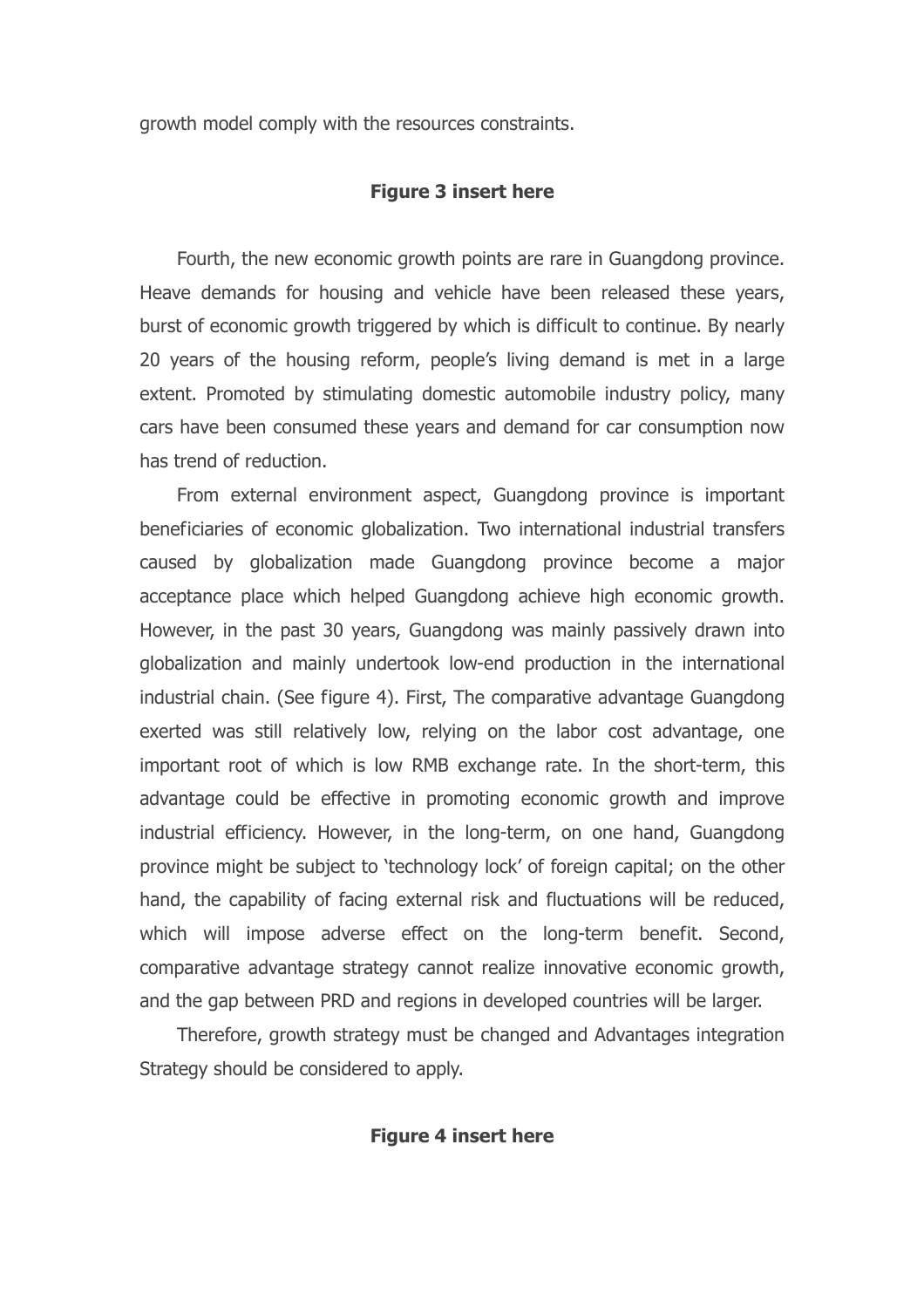#### 3 The Opportunity of PRD's Advantages Integration

The Pearl River Delta is at a golden stage of the economic and social development. In 2003, President Hu visited Guangdong and proposed scientific concept of development, asked Guangdong to accelerate, lead and coordinate the development. Nowadays, the Pearl River Delta, regarding as forefront of China's economic development, have resources and ability to implement Advantages integration Strategy, promote industry restructuring and enhance the capability of independent innovation.

First, the PRD's Reform and Development Plan become a good guide for future development.

Lots of existing international industry clusters retains influential centre cities and core industries. Guangdong occupies significant regional advantage in PRD but failed to provide obvious positive radiation effect, resulting in a certain degree of regional difference (see Figure 5). Centre government pays high attention to Guangdong issues, and the National Development and Reform Commission issued 'the pearl river delta region reform and development plan (2008-2020)' in December 2008, which clearly pointed that pearl river delta area is forefront area of China's Reform and Opening and is China's important economy center. The can be viewed as a long-term strategy to promote the innovation advantage of PRD and exert its leading role influence to the whole China's economic development. Therefore, Guangdong must seizes the opportunity by effective implementation of this plan, setting up a soft platform in southern China to implement Advantages integration Strategy, constructing information, traffic and energy infrastructure, stimulating the formation of industry cluster consists of low carbon industry, electric automobile industry, biological technology industry and opto-electrical industry.

# Figure 5 insert here

Second, it is more possible to integrate international advanced industrial resources under financial crisis.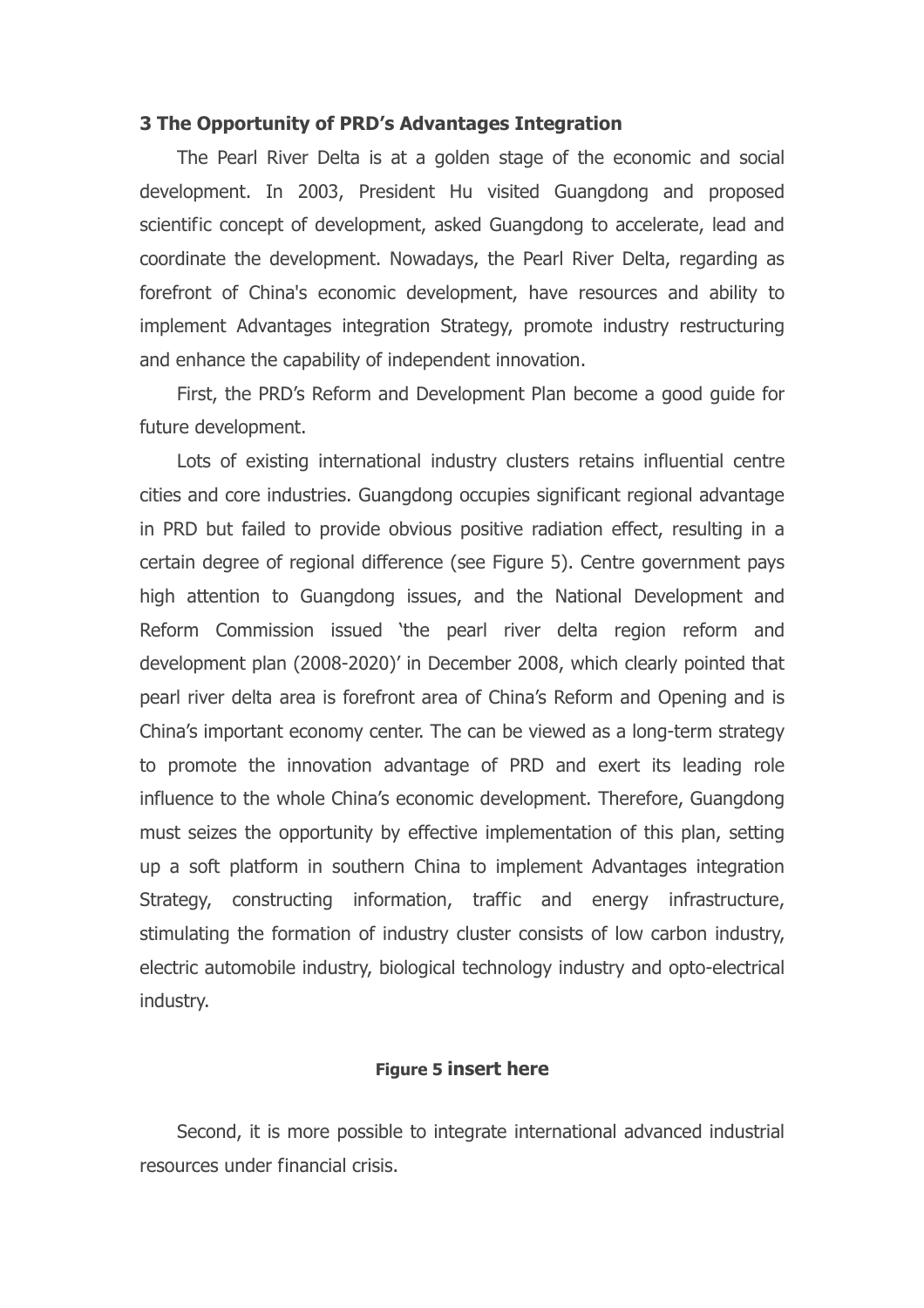With the global financial crisis sweeping through the world, traditional economy power such as United States and United Kingdom were greatly impacted. The financial crisis also impacts the China's economy, and as the forefront of the domestic economy, PRD faces great pressure for development. However, the financial crisis also brings rare opportunities. Firstly, it is good for attracting international human resources. One direct consequence of financial crisis is large-scale layoffs in developed countries which provide PRD great opportunity to get high-end talents in financial sectors with lower cost. PRD provides good living conditions and flexible favorable policy for domestic and foreign financial talents, especially for those Chinese who used to work in top financial firms and were laid off due to financial crisis. Secondly, financial crisis promote PRD to efficiently gather overseas financial capital. The financial crisis caused great impact on capital market in developed countries, sharply reduced the return of investment, while many financial institutions facing great loss and considering where capital should to be transferred. Compared with other economy entities, China still retains significant growth rate and have relatively reasonable institutional design. It is possible for PRD to strengthen credibility of capital safe and absorb overseas overflow capital. Thirdly, the spread of aging trends and increasing environment pressure of developed countries, combined with gradually improved investment environment of developing countries, pushes the developed countries deliver high value part of industry chain to developing countries. It is possible that the new international economic environment offering the Pearl River Delta great opportunity gathering international advanced industrial resources for further development.

Third, The Asian Games stimulate the Integration of PRD regional economy.

The 2010 Asian games not only provide the catalyst for Guangzhou development but also for the regional economic integration of PRD, which will benefits people in PRD and Guangdong province. Guangzhou Asian Games give more than glory itself, furthermore, it will also promote the economy fusion between Guangzhou and PRD. In Asian Game, boxing will be held in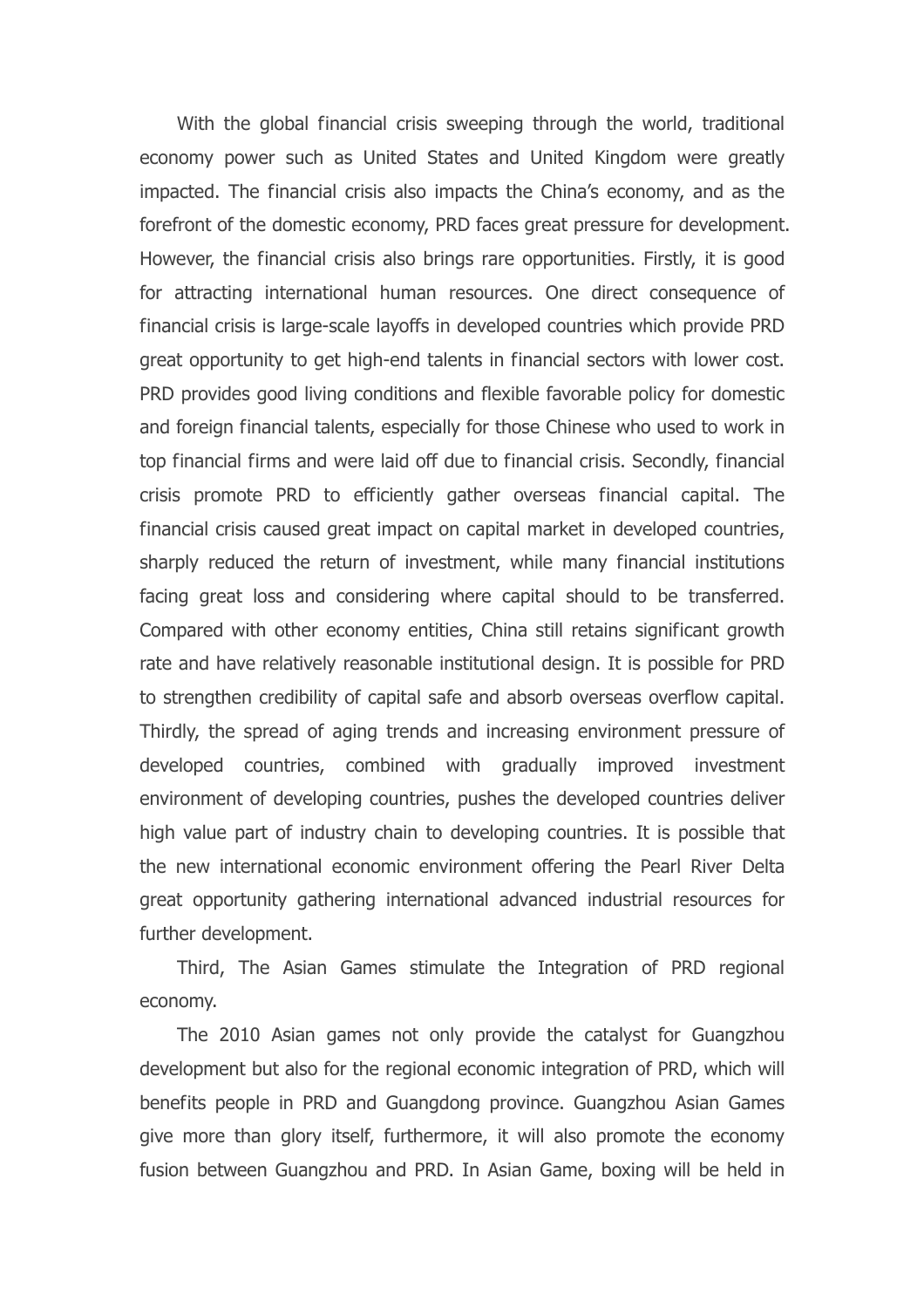Foshan, weight lifting in Dongguan, yachting in Shanwei, plus University Games in Shenzhen at 2011, all brings new opportunities for metropolitan development in PRD. More importantly, the correlations and economy interactions among urban agglomeration will be further strengthened. "Asian Games economy" is expected to stimulate the development of Guangdong and south china region.

Fourth, the ideological liberation enhances the soft power for PRD Advantages integration.

Guangdong is the pioneer of China's reform and opening up, and a hometown of China's theoretical innovation. Since the China's reform and opening up, many landmark theory innovations were put forward for the first time in Guangdong. Under the guidance of these theories, Guangdong led the reform and development in China and realizes the historical great leap. Currently, Guangdong has arrived at a crucial period for scientific economic and social development in the future.

The "ideological liberation" provides strong support for implementing Advantages integration Strategy. Firstly, integration of "thought advantage". The new ideological liberation emphasizes that Guangdong province should learn the experience and practice from other provinces and other countries with broad mind and open vision. This will help to integrate the advantage of thought, break thought routine, and have mind of activeness and sense of responsibility. Secondly, integration of institution advantage. The new round of ideological liberation activity promotes all kinds of work. As the forefront of China's economy, PRD could implement advantages integration Strategy, becoming a pilot project in transformation of regional economic growth. Thirdly, integration of culture advantage. "Ideological liberation" explicitly pointed out that it is important to use the view of scientific development and build harmonious culture, which will be good for integrate culture advantage. By introducing and learning advanced culture, influencing every sector in the society, educating the entrepreneurs and government officials, cultivate people with good moral sentiment, the social development and economic transformation could be speeded up.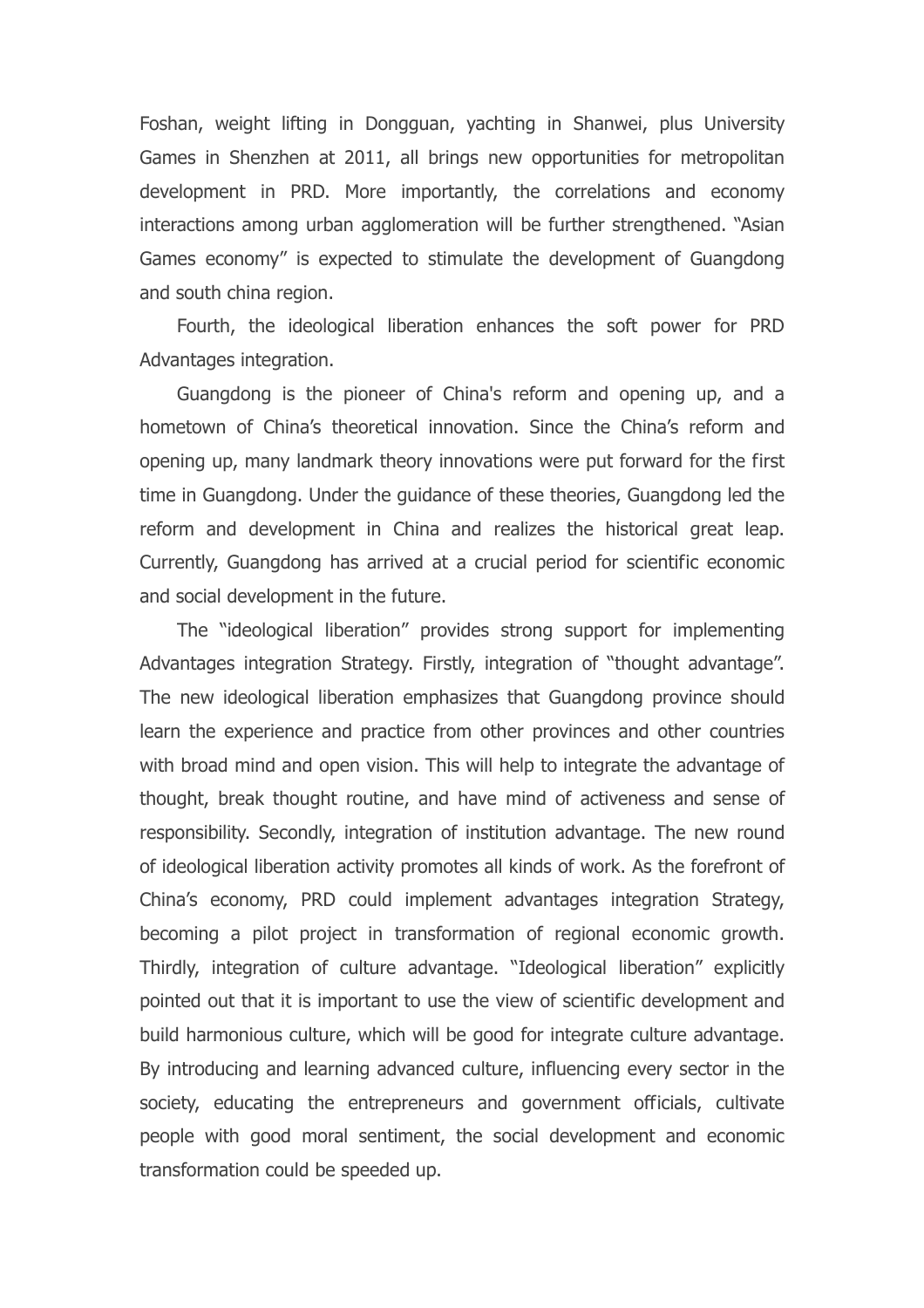#### 4 The principles for Advantages integration Strategy in PRD

The advantages integration of Pearl River Delta means: Under the guidance of a developmental objective and strategy, PRD makes effective use of its resource endowment and improves its soft factors such as institutions and leadership, so as to improve its integration capability and create an attraction effect for external resources; then, through the connection of geography, information, investment and trade, the economy explores, operates, and integrates the internal and external Developmental Factors Advantages (DFA) from all over the world through different methods, while gradually accumulating crucial advantages and promoting the realization of the coordination effect of advantages. Through this process, the PRD and its cooperative partners improve its competitive capacity to realize high-quality and high-speed development.

# Figure 6 insert here Table 1 insert here

Normally, the process of advantages integration is: First, excite the inner core of integration (composed of resources endowment, institution, strategy and leadership), build up economic field effect, to achieve inner attraction to global developmental factor advantages. Second, overcome the barrier of resource utilization and achieve integration creation by artificial integration. Third, promoted by market power, initially improved advantages (financial advantage, for example) will pull other advantages to achieve integration increment. If the pulling-up effects of advantages are strong enough, the nation can even obtain continuous power for development. On the other hand, however, if the effects are not so strong, the nation must take active and continuous actions to excite the inner core, and carry out new rounds of advantages integration (see fig.6). We think that scientific development is not simply exploiting its own comparative advantage, but integrate advantages actively from worldwide. Although the initial resource endowment does have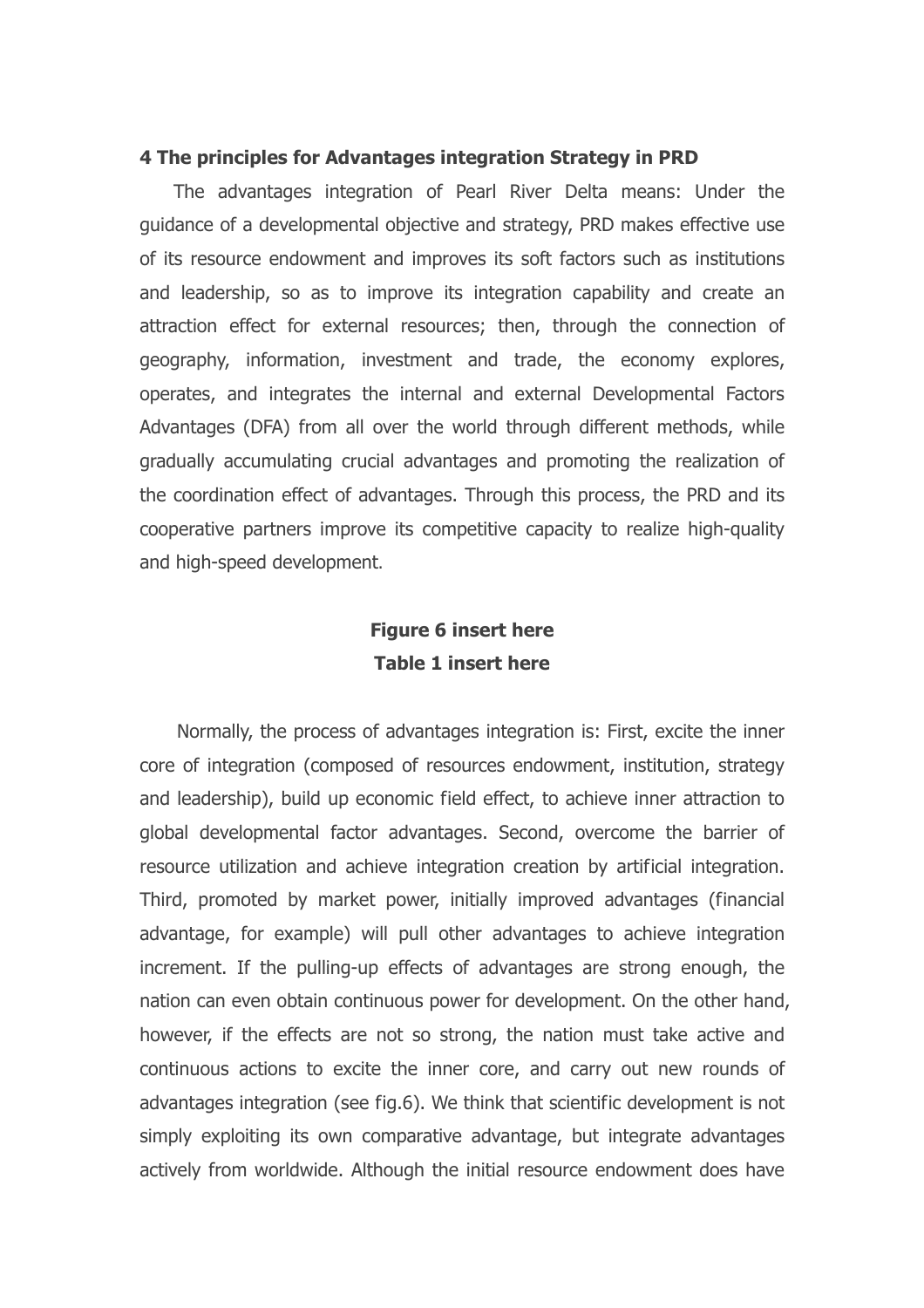effect on economic development, this is not dominant. In the case of Pearl River Delta, the main method for advantages integration is shown in fig.7. First, upgrade leadership of advantages integration; second, formulate the strategy and plans; Third, mobilize main economic powers to implement advantage integration; Fourth, seek for the optimal partner; Fifth, build evaluation indexes of advantage integration; Sixth, carry out whole-society advantages integration process.

#### Figure 7 insert here

In the future, the advantages integration in PRD should follow principals below.

First, 'advantage' rule. The advantages integration in Pearl River Delta must focus on high-end advanced resources, instead of common or low-end resources; Second, 'integration' effect. By Advantages Integration, PRD should ultimately build up an advantage structure which is much more superior to original comparative advantage. Third, multi-winning and sustainable development. The advantages integration of Pearl River Delta must not rely on predatory and blind competition, but should rely on bidirectional and multidirectional integration which are based on cooperation and multi-winning. While PRD utilizes others' advantage resources, the others should also integrate PRD's advantage resources, just like the two sides of a coin. For example, when PRD integrates high-tech from the world's top 500 companies, it can also create huge economic profit to these companies, accelerating their development and realize mutual benefit. Fourth, comprehensive 'integration'. Since PRD is a complete economic and social system, it is crucial to integrate advantages in every aspects of the development.

#### 5 Conclusions and Suggestions

These new situations require us to implement the view of Scientific Development, government report and PRD reform and development plan, and build a world-class metropolitan region, so that inject new vitality and power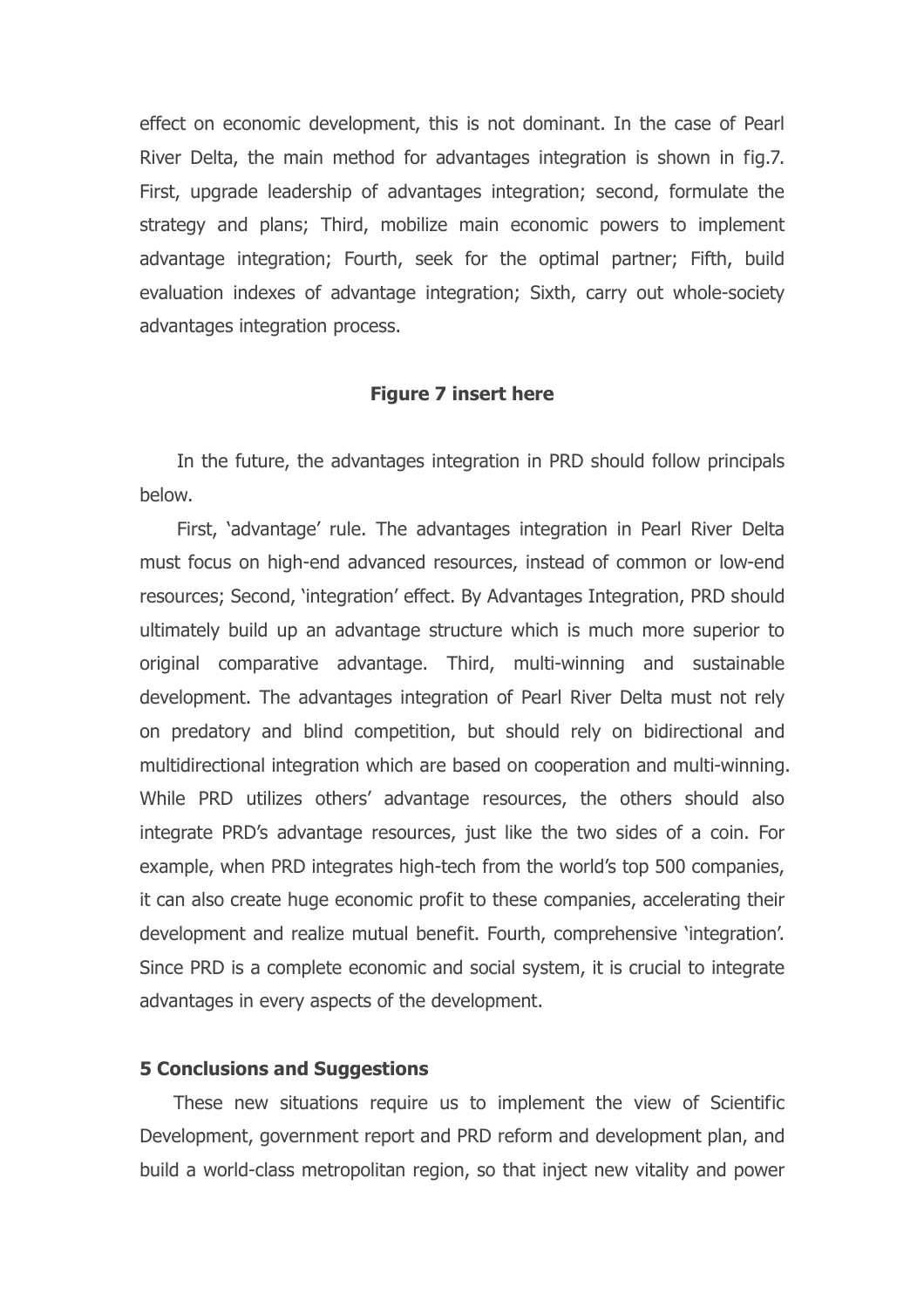to PRD's development. According to the principle of Advantage Integration, this article suggests that PRD should form a platform to absorb international resources, establish independent innovation system, promote core cities to become important international windows, such as Guangzhou, Shenzhen and Foshan, build multi-level industries group, and try to become a leading powerful engine for the whole nation's economic development.

For the aspect of integrating advanced industrial resources, firstly, PRD should give priority on the modern service industry, supporting the deeply cooperation of modern service industry among regions of PRD, Hong Kong and Macao, focusing on exhibition industry, logistics industry, IT industry, business services industry, outsourcing services industry, cultural and creative industries, headquarters economy and tourism industry. Government should support Guangzhou and Shenzhen to construct regional financial center and multi-level capital market system. Secondly government should speed up the advanced manufacturing industry. Take advantage of the existing infrastructure and port condition, the PRD should focus on modern equipment, automobile, steel, petrochemical and shipbuilding industries, and go along a road of new industrialization. Establish large-scale petrochemical industry base, general-purpose aircraft industry, new energy industry, fine chemical industry and pharmaceutical industry to form new economic growth points. Third, coordinate the development of old and new industries. On one hand, it is important to develop independent innovative industry, establish important high-tech industry cluster in the world, and guide the resources to the advantage region and industry bases; on the other hand, it is also very crucial to upgrade the traditional advantage industry. The value of export products should be improved and the proportion of self-brand products should be enlarged. We should also accelerate low-end and high resource and energy consumption industries to quit from the market by raising entrance threshold. It's also quite important to develop modern agriculture industry. According to the requirement of high-yield, high-quality, high-efficiency, ecology and safety, speed up the transformation of agriculture development mode, optimize agriculture structure, and build urban and export oriented and agriculture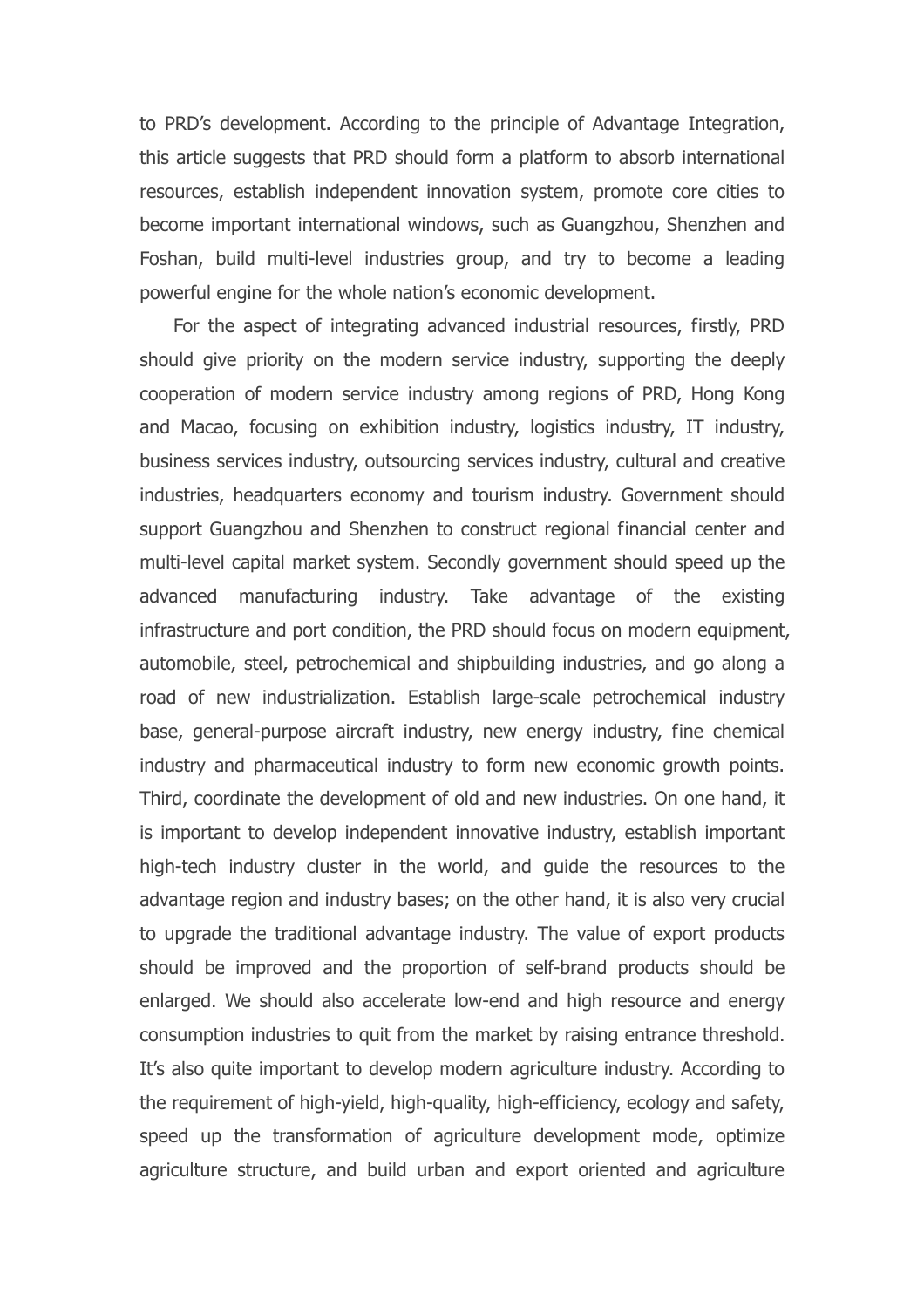system.

In summary, according to regional development characteristics, the following five Advantages Integration actions must be done.

First, integrate advanced industrial resources. We should put priority on the growth quality and efficiency. Since Guangzhou and Shenzhen have significant competitive advantage, these two cities should integrate the advanced industries (advanced manufacturing and modern service industry) from developed counties, by which upgrade traditional advantage industries, transform the backward industries and enhance the international competitiveness. Integrate international financial advantage and develop small and medium-sized enterprises, promote the upgrading of the industrial structure. Change the passive development minds to more active and innovative minds, try to innovate development mode. Strive to build resourceconserving and environment friendly society, achieve the requirements of clean, safety and sustainability.

Second, integrate the best technology resources. Science and technology is the first productive force. Advantage Integration Strategy emphasizes independent innovation and technology transfer, and put technology as a prior position for development. PRD should integrate the most advanced technology resources, integrate the universities and colleges resources, and promote university-industry cooperation, employee education, distance learning and various kinds of innovation.

Third, integrate the best international resources. We should integrate resources from overseas, implement internationalization strategy, improve the degree of opening up, promote the coordination domestic and international economy, and enhance the effectiveness of "bringing in" and "going out" strategy with a global vision. PRD should integrate resources of the multinational companies, provide attracting policy for their headquarter and R&D centers, further strengthen cooperation with Macao, Hong Kong, ASEAN Free Trade Area, focus on value distribution of international industry and undertake the high value-added industries' shift, such as software industry.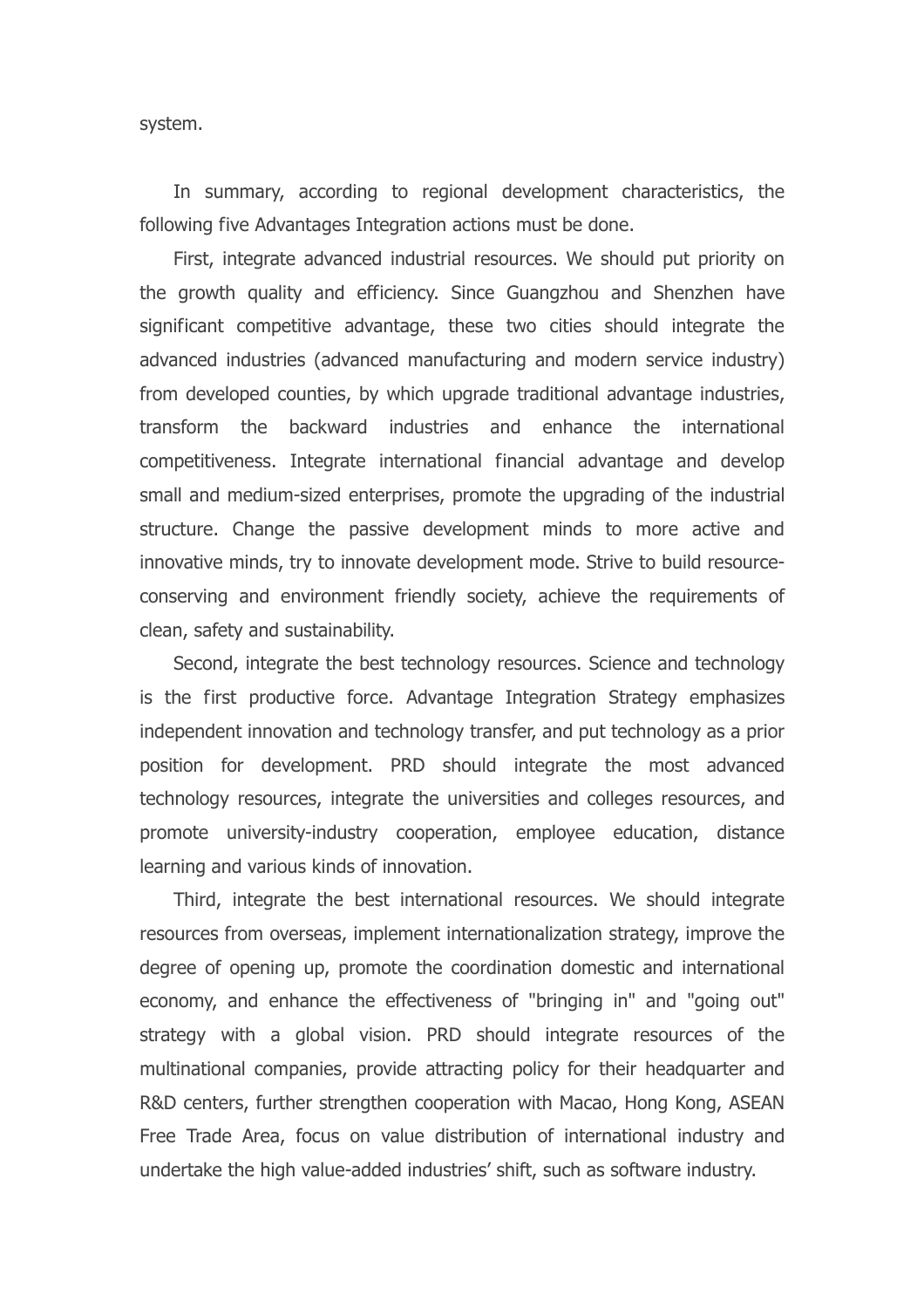Fourth, integrate the best optimal environment conserving resources. PRD should develop high quality real-estate industry, and promote high-tech environmental industry. For example, PRD should promote suitable residential projects, such as "Pearl River New City', 'Travel City' and 'Orient Charming City', attract external resources and foster green energy industry and cycle industry, promote natural ecological environment system, and improve sustainable development ability.

Fifth, integrate the best culture resources. PRD should promote southern culture industry, guide healthy consumption and entertainment habit, pay more attention on the social development, strengthen the social management and social interest coordination, care people's life, safeguard social fairness and justice, carry forward the national spirit, promote extension of spiritual civilization activities, and improve the urban civilization. Keep stability of the society, and build a PRD of "Rich, Fair, Active, and Safe".

Nowadays, PRD has entered a new era to transform the economic growth mode. With the right guidance of CPC and government, PRD should get rid of Comparative Advantage Strategy and implement the Advantage Integration Strategy, seeking for high-level partners, introducing top multinationals, developing high-end projects, absorbing high quality human resources, cultivating high-level self-brands, finally realize scientific development, harmonious development, and high-quality-speed development.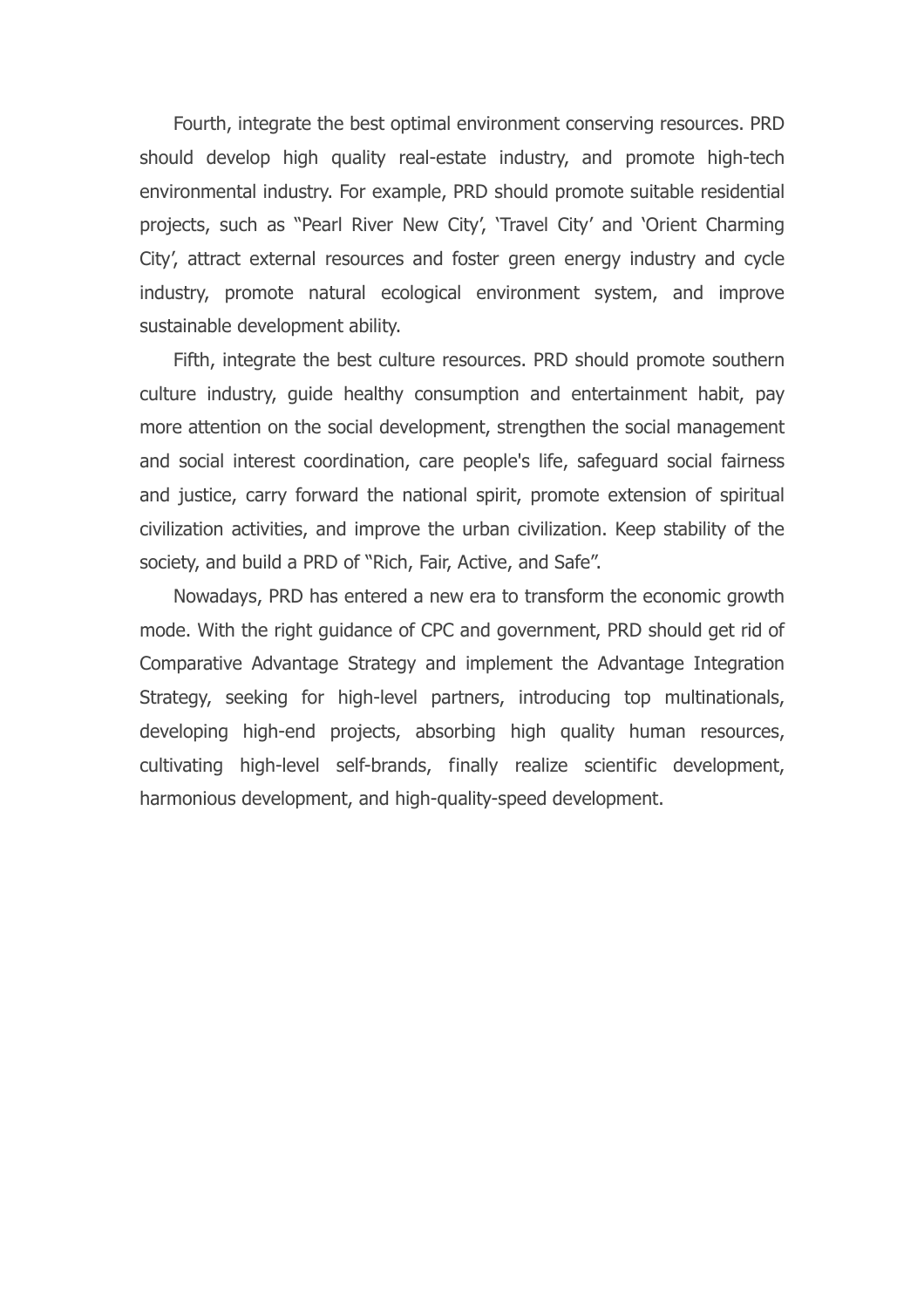

Figure 1 The economic take-off in Guangdong Province (1978-2008)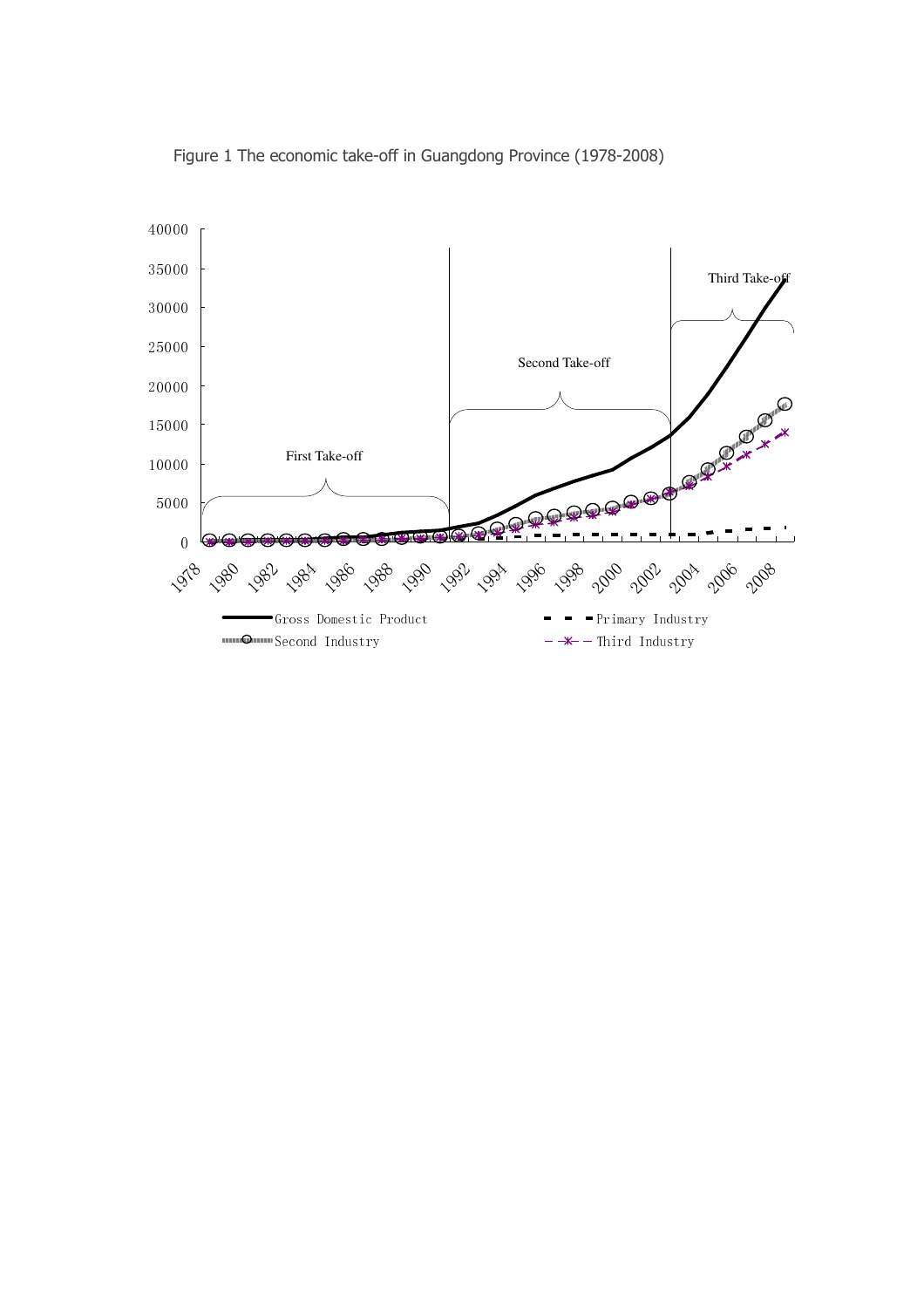

Figure 2 Consider the demographic factors of the Guangdong Provincial Economic Indicators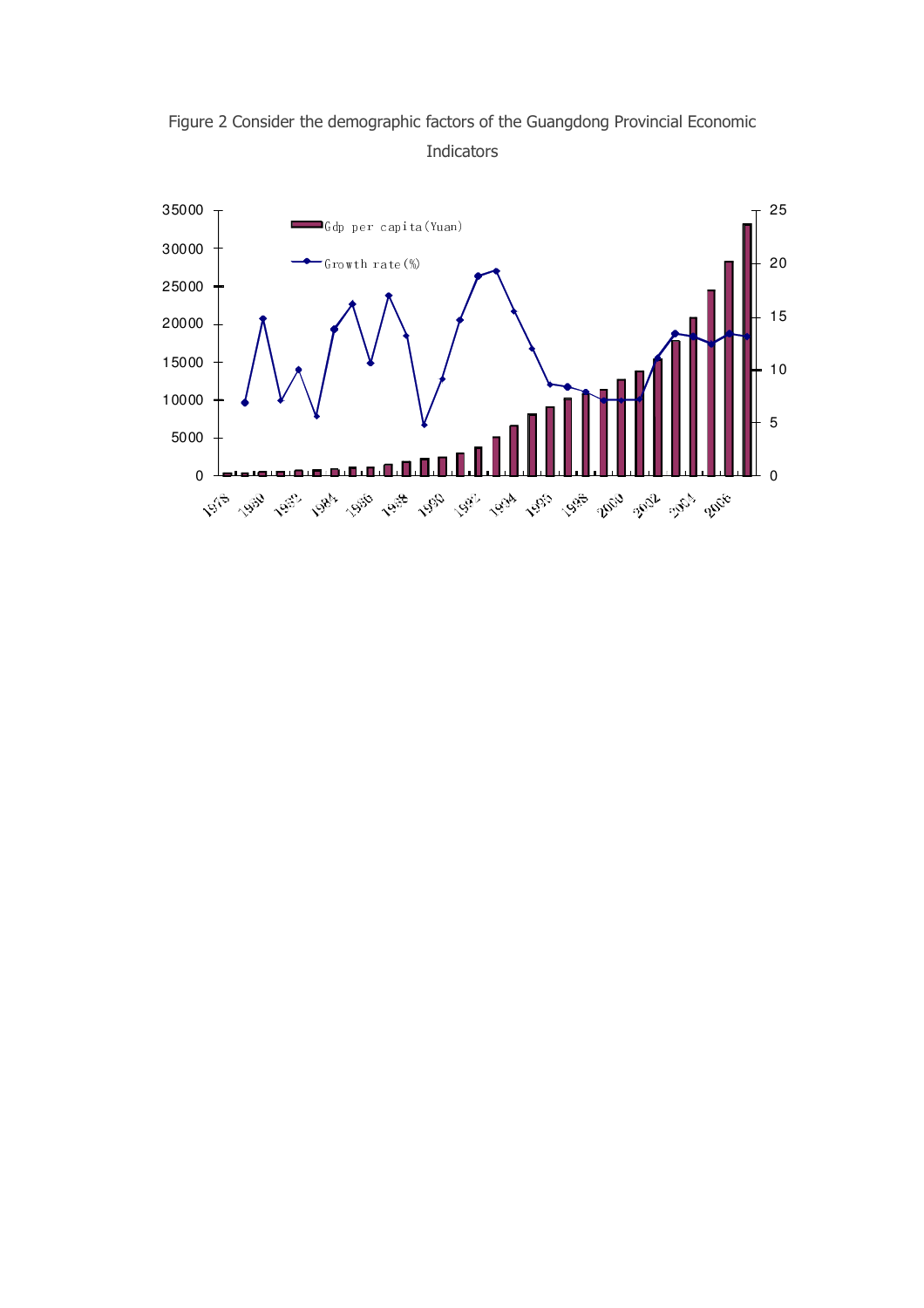

Figure 3 The main energy consumption statistics of Guangdong Province(daily average)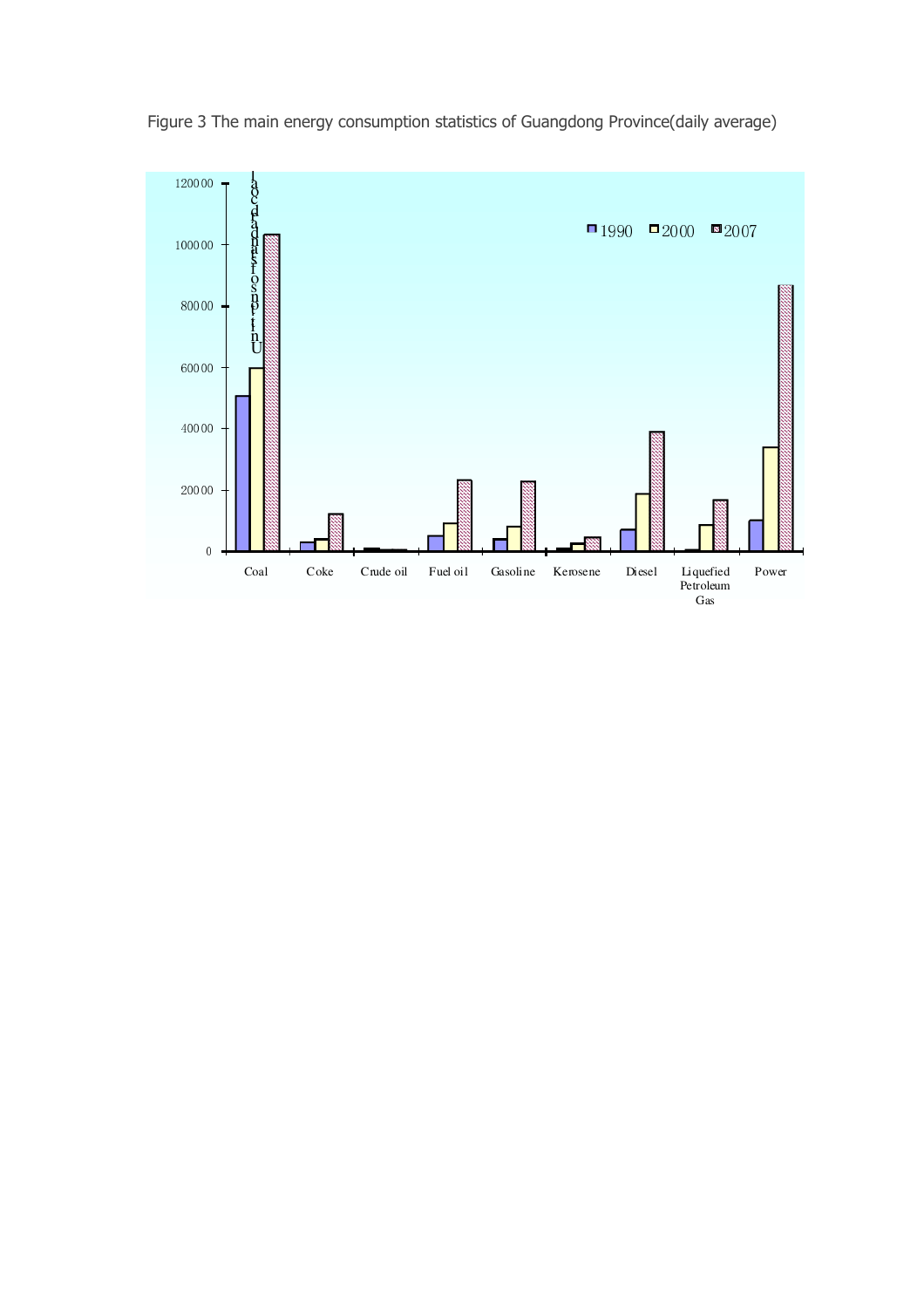Figure 4 the value jumped map of the international industrial chain

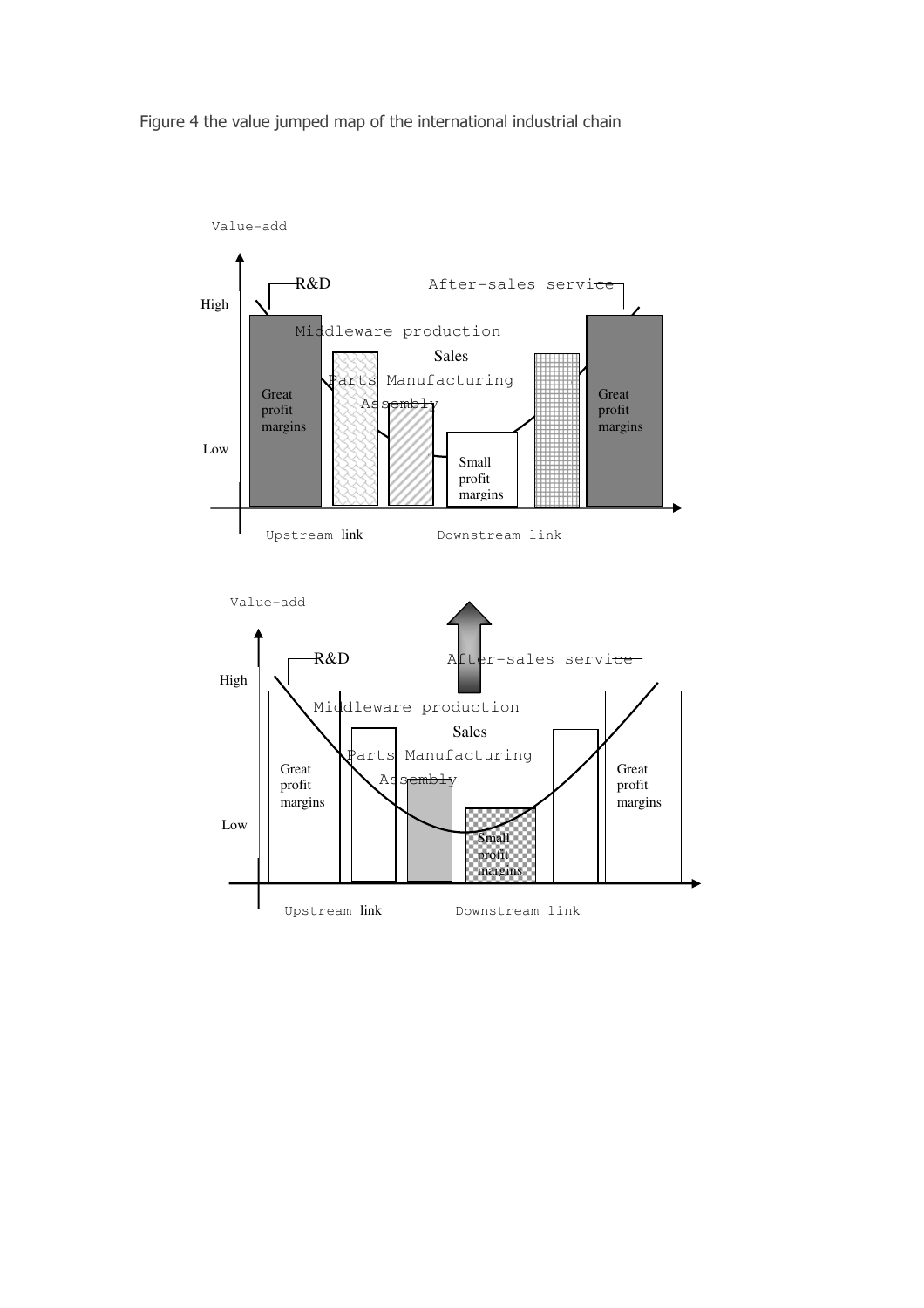Figure 5 The Scatter indicators of the regional economic differences in Guangdong Province

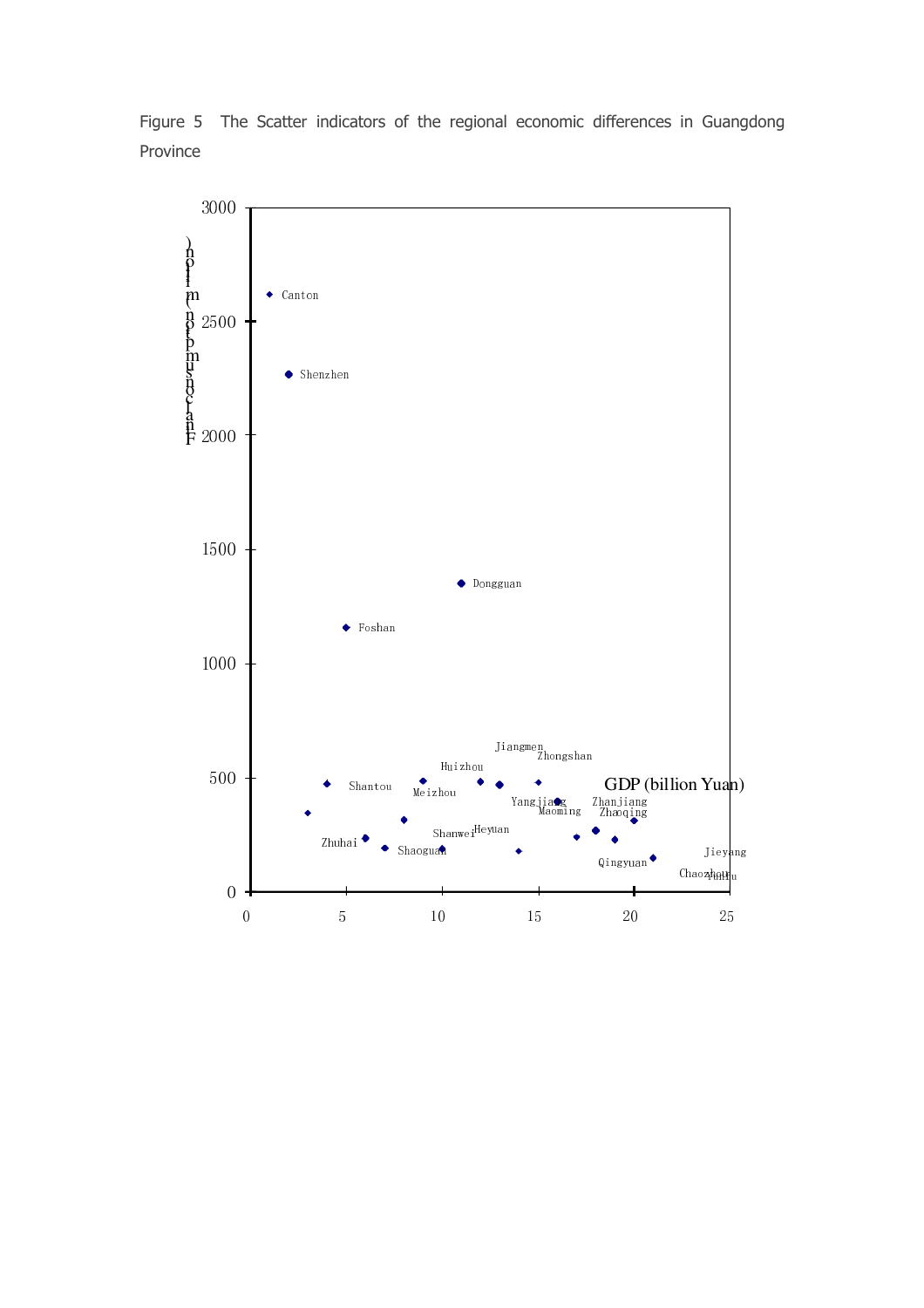Figure 6 The framework of the Advantages integration Strategy



(b) Integrate two or more advantages

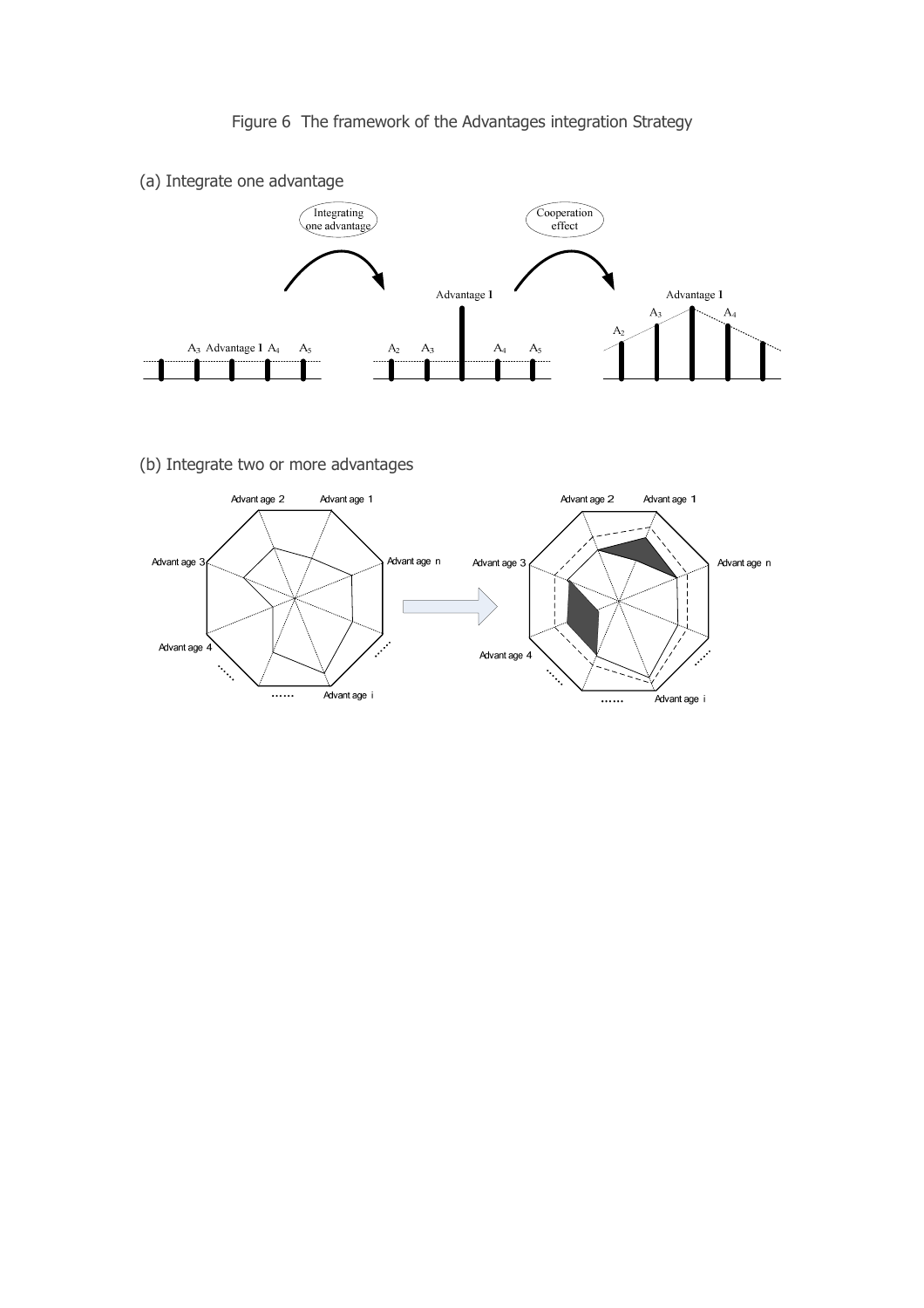|  | Table 1: The dominant industries in the Pearl River Delta region (2008) |  |  |  |
|--|-------------------------------------------------------------------------|--|--|--|
|  |                                                                         |  |  |  |

| Industry                                   | Area               | Industry                        | Area            |
|--------------------------------------------|--------------------|---------------------------------|-----------------|
| Coal mining and coal industry              |                    | Chemical<br>materials<br>and    | Guangzhou       |
|                                            |                    | chemical products industry      | , Huizhou       |
| Oil and gas exploration industry           | Shenzhen           | Pharmaceutical manufacturing    | Zhuhai          |
| Ferrous metal industry                     | Zhaoqing           | Chemical fiber manufacturing    | Zhuhai,         |
|                                            |                    | industry                        | Jiangmen        |
| Non-ferrous metals industry                | Zhaoqing           | The rubber products industry    |                 |
| Non-metallic industries                    | Jiangmen,          | Plastic products industry       |                 |
|                                            | Zhaoqing           |                                 |                 |
| Other mining industry                      |                    | Non-metallic mineral products   | Foshan          |
|                                            |                    | industry                        |                 |
| sideline<br>Agricultural<br>and            |                    | Ferrous metal smelting and      |                 |
| products processing industry               |                    | rolling processing industry     |                 |
| The food industry                          | Guangzhou,         | Non-ferrous metal smelting      | Foshan,         |
|                                            | Jiangmen           | and rolling processing industry | Zhaoqing        |
| Beverage manufacturing                     | Canton             | Fabricated metal products       | Jiangmen,       |
|                                            |                    |                                 | Zhaoging        |
| Tobacco industry                           | Canton             | General<br>equipment            |                 |
|                                            |                    | manufacturing                   |                 |
| <b>Textile</b>                             | Jiangmen           | Special<br>equipment            |                 |
|                                            |                    | manufacturing industry          |                 |
| Textile and garment, shoes, hat Zhongshan  |                    | Transportation<br>equipment     | Canton          |
| manufacturing                              |                    | manufacturing                   |                 |
| Leather, fur, feathers (down) and Zhaoqing |                    | Electrical<br>machinery<br>and  | Zhuhai,         |
| its products                               |                    | equipment<br>manufacturing      | Foshan          |
|                                            |                    | industry                        |                 |
| Wood<br>wood,<br>processing<br>and         | Zhaoging           | Communications<br>equipment,    | Shenzhen,       |
| bamboo, rattan, palm, grass                |                    | computers<br>other<br>and       | Huizhou         |
|                                            |                    | electronic equipment            |                 |
| Furniture manufacturing                    | Dongguan           | Instrumentation and culture,    | Zhongshan       |
|                                            |                    | office machinery                |                 |
| Paper<br>and<br>paper                      | products Dongguan, | other<br>Crafts<br>and          |                 |
| industry                                   | <b>Zhaoging</b>    | manufacturing                   |                 |
| Printing<br>and reproduction of            |                    | Waste of resources and waste    | Jiangmen,       |
| recorded media                             |                    | material recycling industry     | <b>Zhaoging</b> |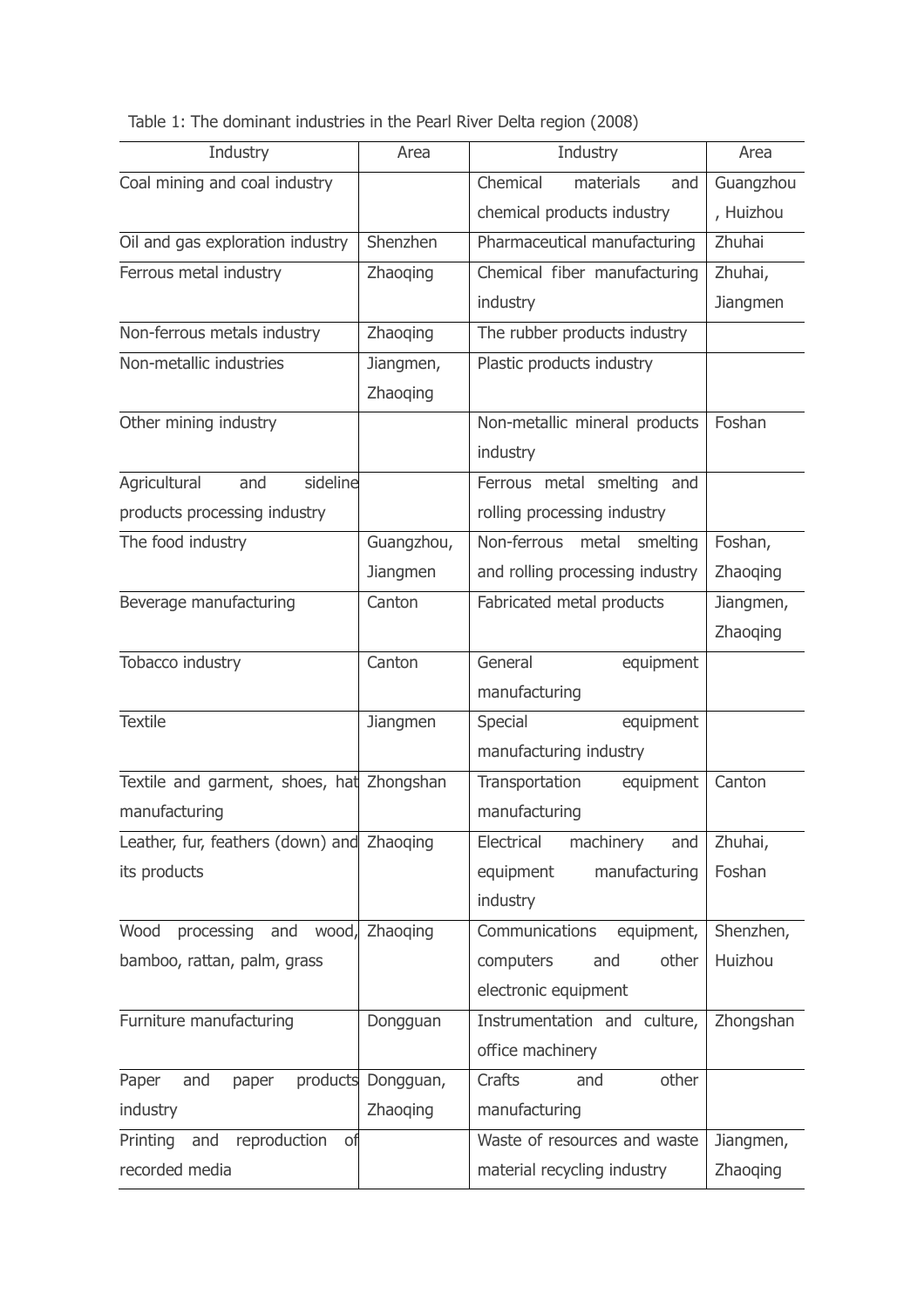| Cultural and educational sporting Dongguan, |           | Electricity, heat production     |  |
|---------------------------------------------|-----------|----------------------------------|--|
| goods manufacturing                         | Zhongshan | and supply industry              |  |
| Oil<br>processing,<br>coking<br>and         |           | Gas production and supply Zhuhai |  |
| nuclear fuel processing industry            |           | industry                         |  |
|                                             |           | Water production and supply      |  |
|                                             |           | industry                         |  |

Source: Guangdong Provincial Bureau of Statistics website. http://www.gdstats.gov.cn/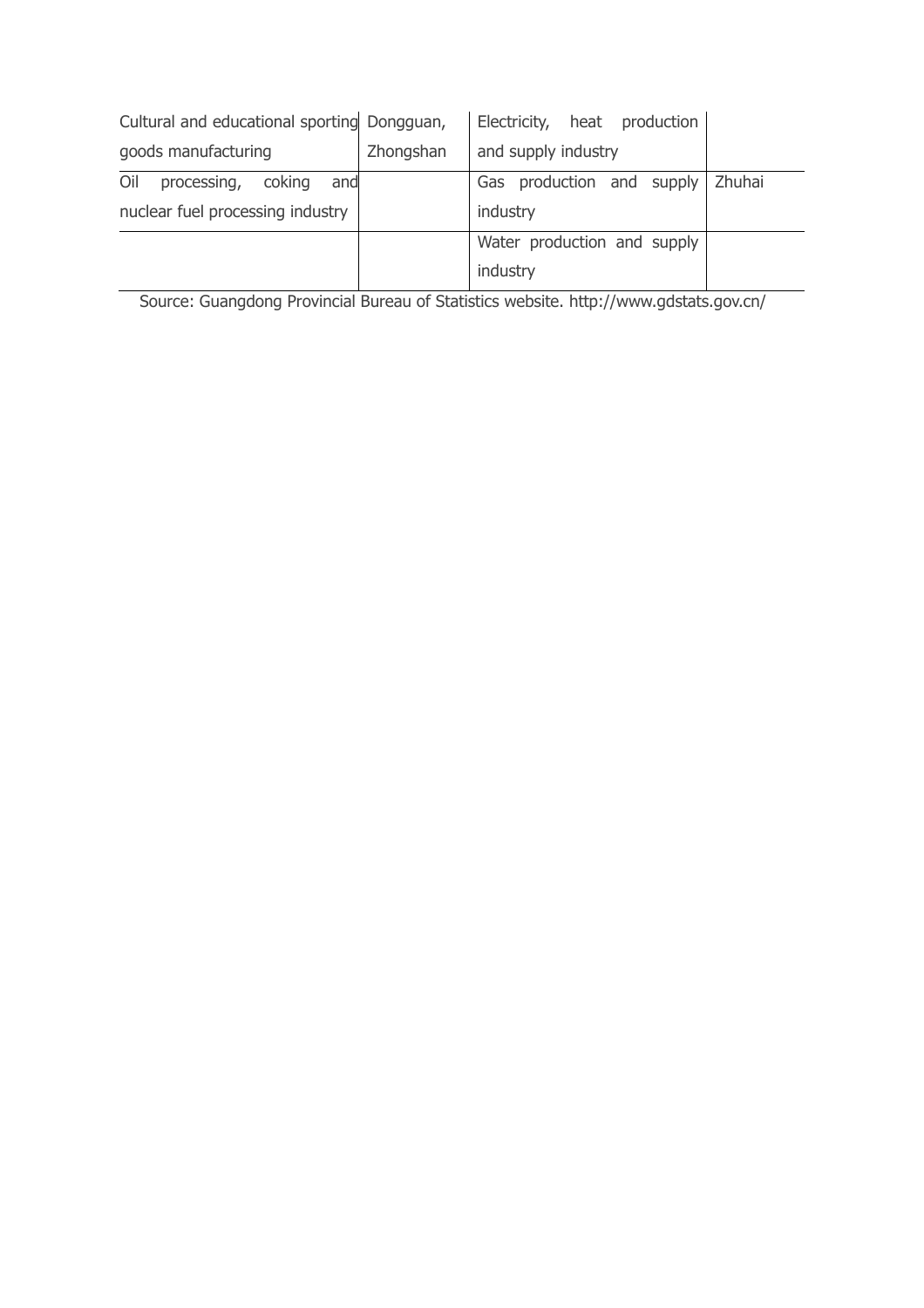

Figure 7 The schematic diagram of the advantages agglomeration in Pearl River Delta